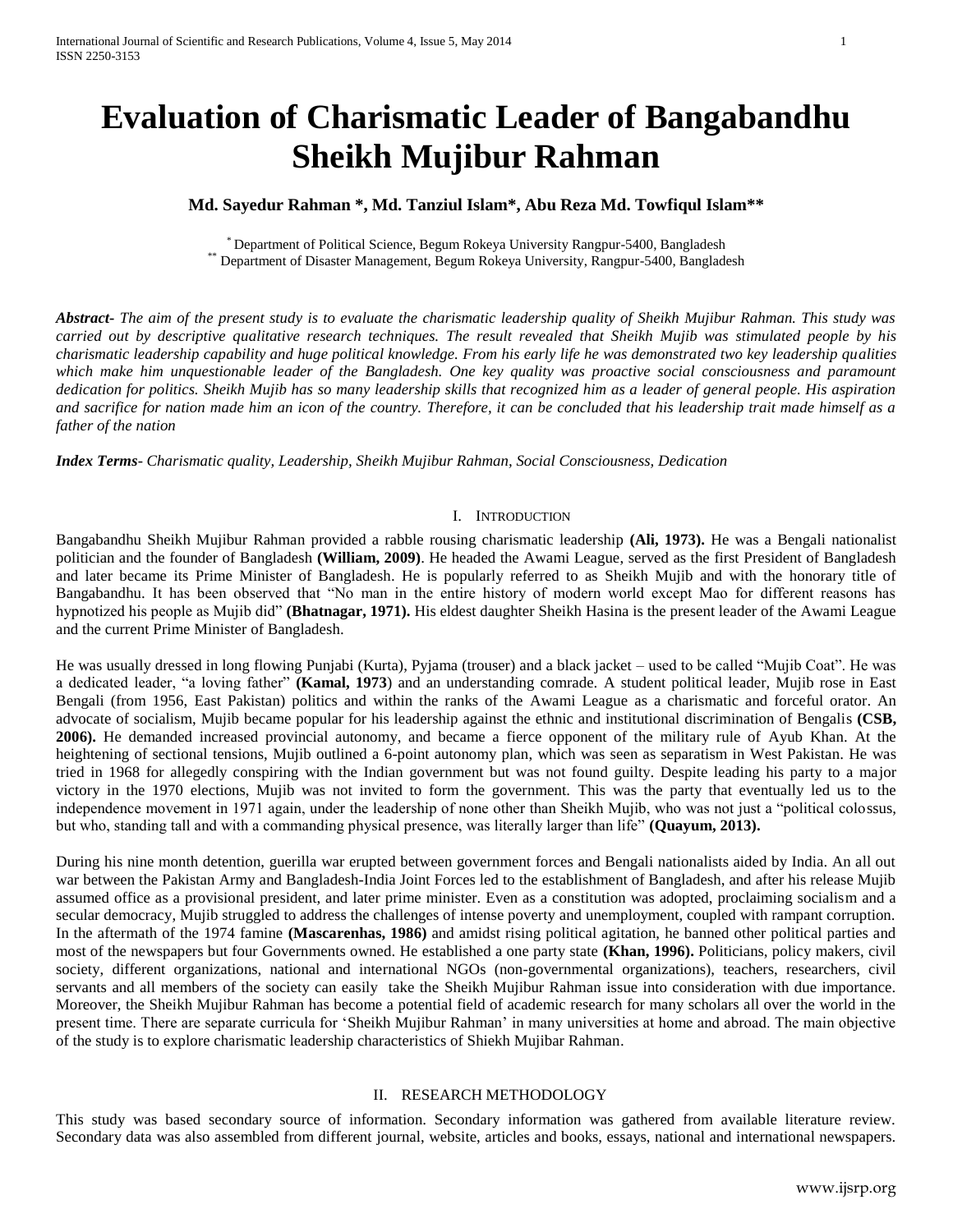Descriptive and preferential qualitative techniques were employed in this study. The study was performed by using trait approach. Leadership quality and inherent potentialities of Sheikh Mujib were evaluated on the light of the trait theory.

# III. FINDINGS AND DISCUSSION

# **3.1 Early life of Sheikh Mujib**

Bangabandhu Sheikh Mujibur Rahman was born in a respectable Muslim Family on 17 March, 1920, in Tungipara village under the then Gopalganj district in the province of Bengal in British India **(Frank, 2002)**.He was the third child among four daughters and two sons of Sheikh Lutfar Rahman and Sheikh Shahara Khatun. At the age of seven (1927), Bangabandhu began his schooling at Gimadanga Primary School. At nine, he was admitted to class three at Gopalganj Public School, two year later, class four at Madaripur Islamia High School **(Ahmed, 1983).** Subsequently, he was transferred to a local Missionary School. Bangabandhu was forced to go for a break of study when, at the age of fourteen (1934), one of his eyes had to be operated on. Two key qualities were observed in his early life, one quality was active social consciousness and other quality was paramount passion for politics.

# **3.2 Married life of Mujib**

At eighteen (1938), Mujib married Begum Fazilatunnesa. They later became the happy parents of two daughters, Sheikh Hasina and Sheikh Rehana, and three sons, Sheikh Kamal, Sheikh Jamal and Sheikh Russel **( Ahmed, 1983).**

# **3.3 Mujib's Political career**

Bangabandhu's political career was effectively inaugurated while he was a student at Gopalganj Missionary School. He led a group of students to demand that the cracked roof of the school be repaired when Sher-e-Bangla A. K. Fazlul Huq, Chief Minister of Undivided Bengal, came to visit the school along with Hussein Shaheed Suhrawardy (1939).Table 1 show his dominant personality leadership factor as a charismatic leader of Bangladesh.

Table 1: Five dominant personality factors studies in the political career of Sheikh Mujib Neuroticism The tendency to be depressed, anxious, insecure, vulnerable, and hostile Extraversion The tendency to be sociable and assertive and to have positive energy Openness The tendency to be informed, creative, insightful, and curious Agreeableness The tendency to be accepting, conforming, trusting, and nurturing Conscientiousness The tendency to be thorough, organized, controlled, dependable, and decisive Source: (Goldberg, 1990; McCrae & Costa, 1987)

Sheikh Mujib became politically active when he joined the Nikhil Bharat Muslim Chhatra Federation (All India Muslim Students Federation, 1940) **(Craig, 1997)**. He was elected Councilor for a one-year term. Sheikh Mujibur Rahman passed the Entrance (currently Secondary School Certificate, 1942) Examination. He then took admission as an Intermediate student in the humanities faculty of Calcutta Islamia College, where he had lodgings at Baker Hostel. The same year Bangabandhu got actively involved with the movement for the creation of Pakistan. Sheikh Mujib's busy active political career took off in the literal sense with his election as a Councilor of the Muslim League (1943). Bangabandhu took part in the conference of the all Bengal Muslim Students League held in Kushtia, where he played an important role. He was elected Secretary of Faridpur District Association (1944), a Calcutta-based organization of the residents of Faridpur. Sheikh Mujib was elected General Secretary of Islamia College Students Union (1946). Bangabandhu obtained Bachelor of Arts degree from Islamia College under Calcutta University (1947). When communal riots broke out in the wake of the partition of India and the birth of Pakistan, Bangabandhu played a pioneering role in protecting Muslims and trying to contain the violence **(Craig, 1998).**

# **3.4 Early Movement**

The new realization and political thinking took roots in his mind as early as 1948. He was then a student in the Law faculty of Dhaka University. A moment was launched that very year on the demand to make Bengali one of the state languages of Pakistan. In fact this movement can be termed as the first stirrings of the movement of an independent Bangladesh. During that language movement the Bangabandhu was arrested on March 11, 1948 **(Karim, 2002).** Mujib was imprisoned for lending his support to the strike movement of the lower grade employees of Dhaka University. He was expelled from the University even before he came out of the prison **(Frank, 2002).** Mujib remained an expelled student and later explained: "I did not come to the University to bow my head to injustice" **(Mascarenhas, 1986).** During the blood-drenched language movement of 1952 also he was pushed behind the bars and took up leadership of the movement from inside the jail. The Bangabandhu was elected Joint-Secretary of the newly formed political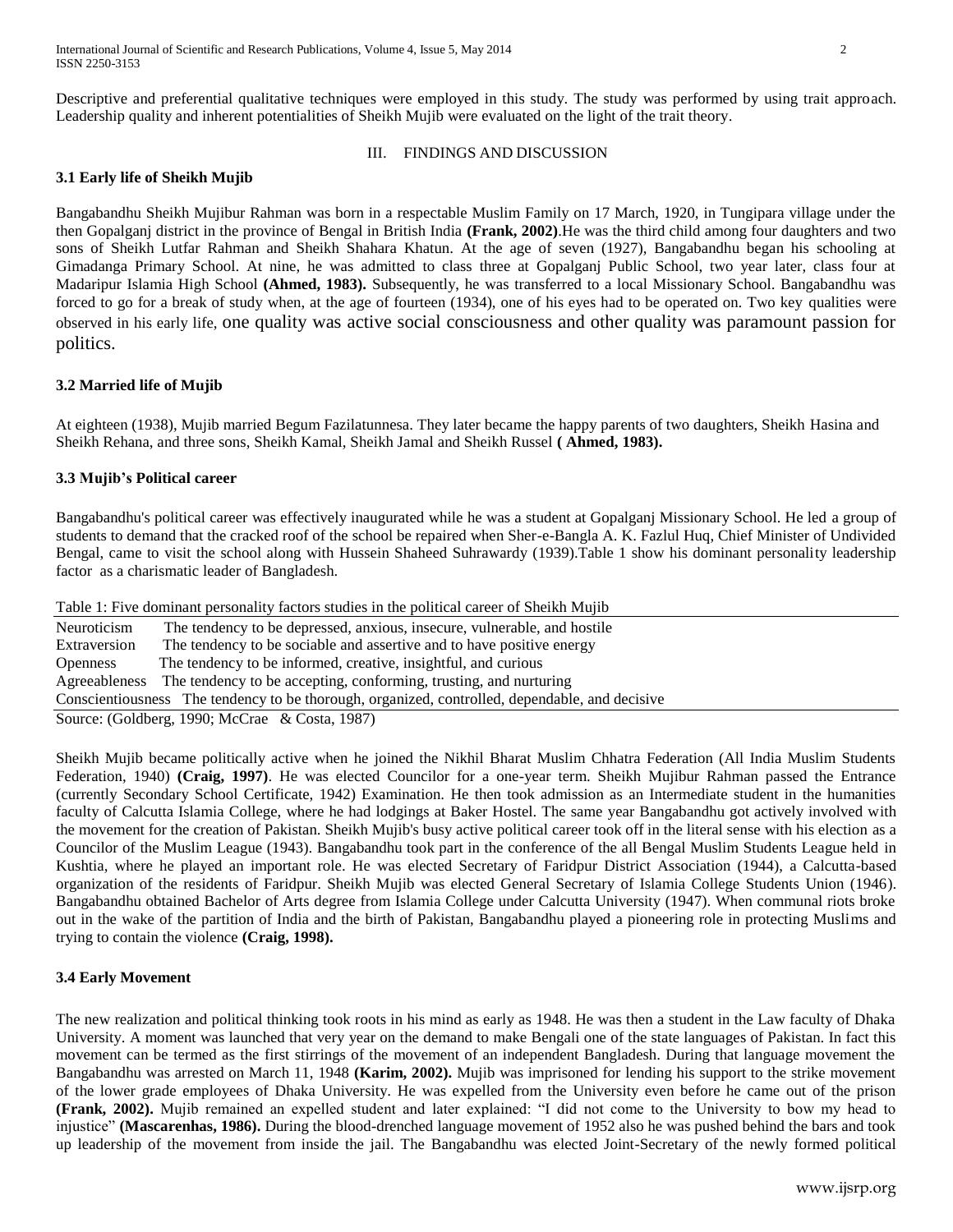organization the Awami League. Previously he had been the leader of the progressive student's organization, the Chhatra League. In 1953 he was elected General Secretary of the Awami League. Elections to the then Provincial Assembly of Bangladesh were held in 1954. A democratic electoral alliance-the United Front-against the ruling Muslim League was forged during that election. Bangabandhu was elected member of the Provincial Assembly. He joined the Huq Cabinet of the United Front as its youngest Minister. He was elected to the second Constituent Assembly of Pakistan and served from 1955 to 1958 **(Frank, 2002).** General Ayub Khan staged a military coup in Pakistan in 1958 and the Bangabandhu was arrested on various charges and innumerable cases were framed against him. He got back his freedom after 14 months of solitary confinement but was re-arrested in February 1962 **(Karim, 2002).**

# **3.5 East Pakistan Leader of Bangabandhu**

The Bangabandhu revived the Awami League after the death of Mr. H. S. Suhrawardy in 1963. By that time the military Junta had lifted the ban on political parties. Thus the Awami League began its constitutional struggle under the leadership of the Bangabandhu to realize the demand for self-determination of the Bengalese.

The Bangabandhu placed his historic Six-point programme at a political conference in Lahore in 1966. This programme called for a federal state structure for Pakistan and full autonomy for Bangladesh with a parliamentary democratic system **(Kadira, 2004).** The Army Junta of Pakistan threatened to use the language of weapons against the Six-Point movement and the Bangabandhu was arrested under the Defense Rules on May 8, 1966. There was rising discount in East Pakistan over the atrocities by the Pakistan Armed Forces against Bengalis and the neglect of the issues and needs of East Pakistan by the ruling regime **(Ahmad, 1985).**

On June 17, 1968 he was removed from Dhaka Central Jail to Kurmitola Cantonment and was charged with conspiring to make Bangladesh independent with the help of India. This case is known as the Agartala Conspiracy case **(Frank, 2002).** He was the No.1 accused in the case. While the trial was in progress in the court of a military tribunal the administration of the military junta collapsed as a consequence of a great mass upsurge in Bangladesh at the beginning of 1969.

As a result, he was released together with all the other co-accused. The case was withdrawn and the Bangabandhu was invited to a Round Table Conference at the capital of Pakistan. At this conference President Ayub Khan requested Bangabandhu to accept the Prime Ministership of Pakistan. Bangabandhu rejected the offer and remained form in his demand for the acceptance of his Six-Point programme. Many scholars and observers believed the Bengali agitation emphasized the rejection of the *[Two-Nation Theory](http://en.wikipedia.org/wiki/Two-Nation_Theory)* — the case upon which Pakistan had been created — by asserting the ethno-cultural identity of Bengalis as a nation **(Khan, 1996).**

## **3.6 Elections in December, 1970**

In the [elections held](http://en.wikipedia.org/wiki/Pakistani_general_election,_1970) in December 1970, the Awami League under Mujib's leadership won a massive majority in the provincial legislature, and all but two of East Pakistan's quota of seats in the new [National Assembly,](http://en.wikipedia.org/wiki/National_Assembly_of_Pakistan) thus forming a clear majority **(Frank, 2002).** The election result revealed a polarization between the two wings of Pakistan, with the largest and most successful party in the West being the [Pakistan People's Party](http://en.wikipedia.org/wiki/Pakistan_Peoples_Party) of [Zulfikar Ali Bhutto,](http://en.wikipedia.org/wiki/Zulfikar_Ali_Bhutto) who was completely opposed to Mujib's demand for greater autonomy. Bhutto threatened to boycott the assembly and oppose the government if Mujib was invited by [Yahya Khan](http://en.wikipedia.org/wiki/Yahya_Khan) (then president of Pakistan) to form the next government, demanding his party's inclusion. There was also widespread opposition in the Pakistani military and the Islamic political parties to Mujib becoming Pakistan's prime minister. And even though neither Mujib nor the League had explicitly advocated political independence for East Pakistan (openly at least), smaller nationalist groups were demanding independence for *Bangladesh*. Capitalization on West Pakistan and fearing East-Pakistani separatism, Bhutto feared civil war, therefore, Bhutto sent a secret message convened by his most trusted companion and lifelong friend dr. [Mubashir Hassan,](http://en.wikipedia.org/wiki/Mubashir_Hassan) to Mujib and his inner circle **(Biswas, 2005).** Hassan succeeded to meet with Mujib and convinced to form a coalition government with Bhutto **(Biswas, 2005).** It was decided that Bhutto would served as President with Mujib as Prime minister. All of these development took place hidden from General Yahya Khan's watch, therefore none of Pakistan Armed Forces personnel were kept inform **(Biswas, 2005).** Meanwhile, Bhutto increased the pressure on Yahya Khan to take a stance on whether who shall governed**.**

# **3.7 Supreme Test**

Mujib called for independence and asked the people to launch a major campaign of [civil disobedience](http://en.wikipedia.org/wiki/Civil_disobedience) and organized armed resistance at a mass gathering of people held at the [Race Course Ground](http://en.wikipedia.org/wiki/Suhrawardy_Udyan) in [Dhaka](http://en.wikipedia.org/wiki/Dhaka) on March 7, 1971**.** "The struggle now is the struggle for our emancipation; the struggle now is the struggle for our independence. Joy Bangla!.Since we have given blood, we will give more blood. God-willing, the people of this country will be liberated...Turn every house into a fort. Face (the enemy) with whatever you have." Following a last-ditch attempt to foster agreement, Yahya Khan declared martial law, banned the Awami League and ordered the army to arrest Mujib and other Bengali leaders and activists. The army launched [Operation Searchlight](http://en.wikipedia.org/wiki/Operation_Searchlight) to curb the political and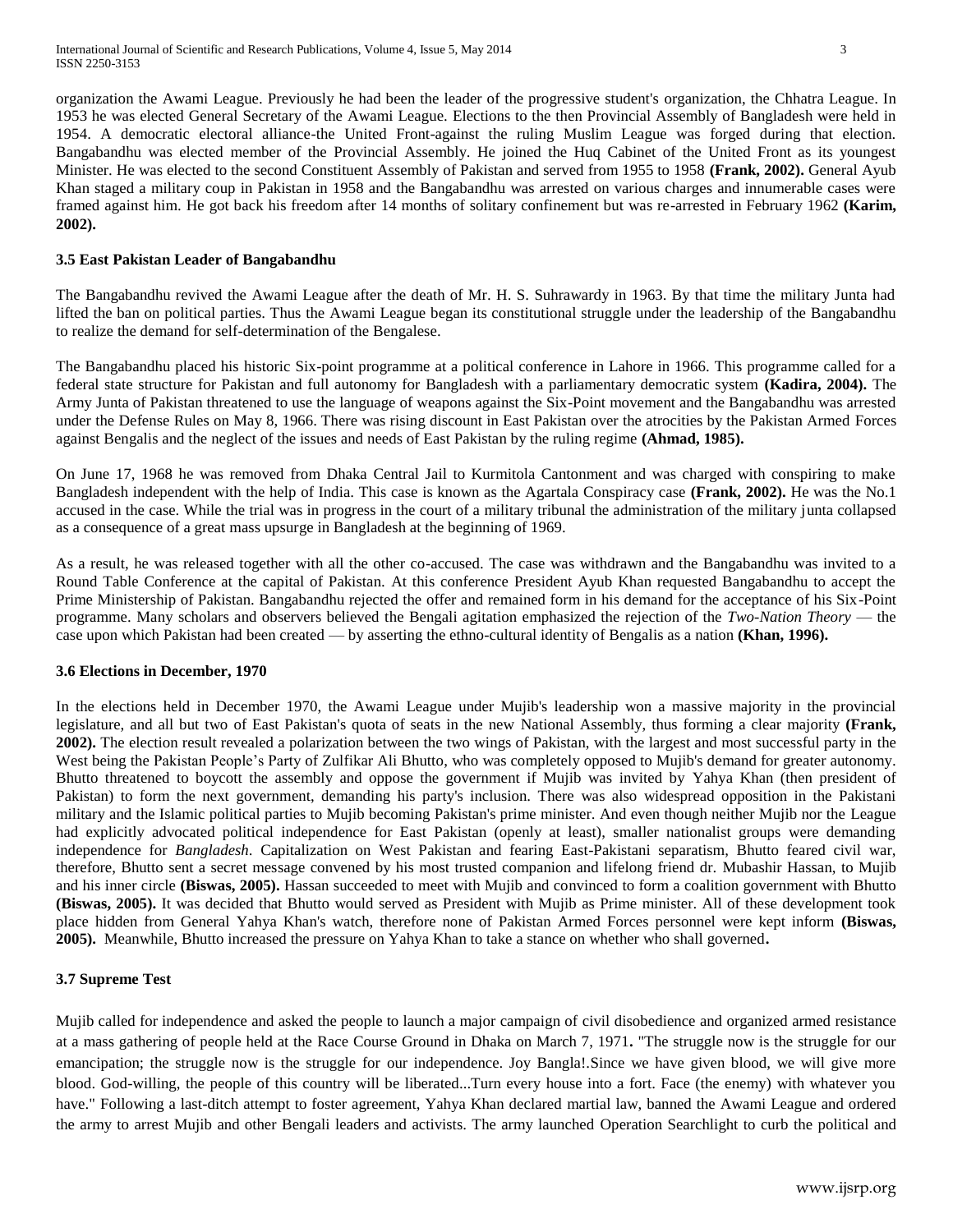civil unrest, fighting the nationalist militias that were believed to have received training in India. Speaking on radio even as the army began its crackdown, Mujib asked his fellows to create resistance against Pakistani Army of occupation by a telegraph at midnight on March 26, 1971 **(Karim, 2002).**

## *Declaration of Independence War of 1971*

......"Pak Army suddenly attacked E.P.R Base at Pilkhana, Rajarbag Police Line and killing citizens. Street battles are going on in every street of Dhaka-Chittagong. I appeal to the Nations of the World for help. Our freedom fighters are gallantly fighting with the enemies to free the motherland. I appeal and order you all in the name of Almighty Allah to fight to the last drop of blood to liberate the country. Ask police, E.P.R, Bengal regiment and Ansar to stand by you and to fight. No compromise. Victory is ours. Drive out the last enemy from the holy soil of motherland. Convey this message to all Awami League leaders, workers and other patriots and lovers of freedom. May Allah bless you **(BA L, 2006).**

# Joy Bangla SK. MUJIBUR RAHMAN

## **3.8 Liberation War, 1971**

Leaflets and pamphlets used to drive public opinion for independent Bangladesh depicted Sheikh Mujibur Rahman as the iconic figure. Sheikh Mujib was arrested and taken to Pakistan after midnight via Tejgaon international airport on a PAF C-130 flight right under the noses of ATC Officer Squadron Leader Khaja, Senior Operations Officer Wing Commander [Khademul Bashar](http://en.wikipedia.org/wiki/Khademul_Bashar) and Director of Airport and Flight Security Squadron Leader [M. Hamidullah Khan.](http://en.wikipedia.org/wiki/M._Hamidullah_Khan) All were on duty that night due to the state of emergency. Mujib was moved to West Pakistan and kept under heavy guard in a jail near [Faisalabad](http://en.wikipedia.org/wiki/Faisalabad) (then Lyallpur). Many other League politicians avoided arrest by fleeing to India and other countries. Pakistani general [Rahimuddin Khan](http://en.wikipedia.org/wiki/Rahimuddin_Khan) was appointed to preside over Mujib's military court case in [Faisalabad,](http://en.wikipedia.org/wiki/Faisalabad) the proceedings of which have never been made public **(PCA, 1955).** The Pakistani army's campaign to restore order soon degenerated into a rampage of terror and bloodshed **(Rashiduzzaman, 2006)**. With militias known as [Razakars,](http://en.wikipedia.org/wiki/Razakars_%28Pakistan%29) the army targeted Bengali intellectuals, politicians and union leaders, as well as ordinary civilians. It targeted Bengali and non-Bengali Hindus across the region, and throughout the year large numbers of Hindus fled across the border to the neighboring Indian states of [West Bengal,](http://en.wikipedia.org/wiki/West_Bengal) [Assam](http://en.wikipedia.org/wiki/Assam) and [Tripura](http://en.wikipedia.org/wiki/Tripura) **(Chowdhury, 2006).** The East Bengali army and police regiments soon [revolted](http://en.wikipedia.org/wiki/Mutiny) and League leaders formed a [government in exile](http://en.wikipedia.org/wiki/Government_in_exile) in Kolkata under [Tajuddin Ahmad,](http://en.wikipedia.org/wiki/Tajuddin_Ahmad) a politician close to Mujib. A major insurgency led by the [Mukti Bahini](http://en.wikipedia.org/wiki/Mukti_Bahini) (*Freedom Fighters*) arose across East Pakistan. Despite international pressure, the Pakistani government refused to release Mujib and negotiate with him. Most of the Mujib family was kept under house arrest during this period. General Osmani was the key military commanding officer in the Mukti Bahini, which was a part of the struggle between the state forces and the nationalist militia during the war that came to be known as the [Bangladesh Liberation War.](http://en.wikipedia.org/wiki/Bangladesh_Liberation_War) Following [Indian intervention](http://en.wikipedia.org/wiki/Indo-Pakistani_War_of_1971) in December 1971, the Pakistani army surrendered to the joint force of Bengali Mukti Bahini and Indian Army, and the League leadership created a government in Dhaka.

## **3.9 The Great Leader Return**

Upon assuming the presidency after Yahya Khan's resignation, [Zulfikar Ali Bhutto](http://en.wikipedia.org/wiki/Zulfikar_Ali_Bhutto) responded to international pressure and released Mujib on January 8, 1972. He was then flown to London where he met with British Prime Minister [Edward Heath](http://en.wikipedia.org/wiki/Edward_Heath) and addressed the international media. Mujib then flew to New Delhi on a [Royal Air Force](http://en.wikipedia.org/wiki/Royal_Air_Force) plane given by the British government to take him back to Dhaka. In New Delhi, he was received by Indian President [Varahagiri Venkata Giri](http://en.wikipedia.org/wiki/Varahagiri_Venkata_Giri) and Prime Minister [Indira Gandhi](http://en.wikipedia.org/wiki/Indira_Gandhi) as well as the entire Indian cabinet and chiefs of armed forces. Delhi was given a festive look as Mujib and Indira addressed a huge crowd where he publicly expressed his gratitude to [Indira Gandhi](http://en.wikipedia.org/wiki/Indira_Gandhi) and "the best friends of my people, the people of India. From New Delhi, Sheikh Mujib flew back to Dhaka on the RAF jet where he was received by a massive and emotional sea of people at Tejgaon Airport on January 10, 1972.

# **3.10 Governing Bangladesh**

Bangabandhu took the position of the Prime minister of Bangladesh in  $12<sup>th</sup>$  January 1972, his party won an overwhelming majority in the elections held on 7 March 1973.Mujib helped Bangladesh enter into the [United Nations](http://en.wikipedia.org/wiki/United_Nations) and the [Non-Aligned Movement](http://en.wikipedia.org/wiki/Non-Aligned_Movement) . He travelled to the United States, the United Kingdom and other European nations to obtain humanitarian and developmental assistance for the nation **(Karim, 2002)**. He signed a treaty of friendship with India, which pledged extensive economic and humanitarian assistance and began training Bangladesh's security forces and government personnel **(Crag, 2006)**.Mujib forged a close friendship with Indira Gandhi**,** strongly praising India's decision to intercede, and professed admiration and friendship for India. But the Indian government did not remain in close cooperation with Bangladesh during Mujib's lifetime **(Hasan, 2000).** He charged the provisional parliament to write a new [constitution](http://en.wikipedia.org/wiki/Constitution_of_Bangladesh) (1972), and proclaimed the four fundamental principles of ["nationalism,](http://en.wikipedia.org/wiki/Nationalism) [secularism,](http://en.wikipedia.org/wiki/Secularism) democracy and [socialism,"](http://en.wikipedia.org/wiki/Socialism) which would come to be known as "Mujibism" **(Hasan, 2000).** Mujib [nationalized](http://en.wikipedia.org/wiki/Nationalization) hundreds of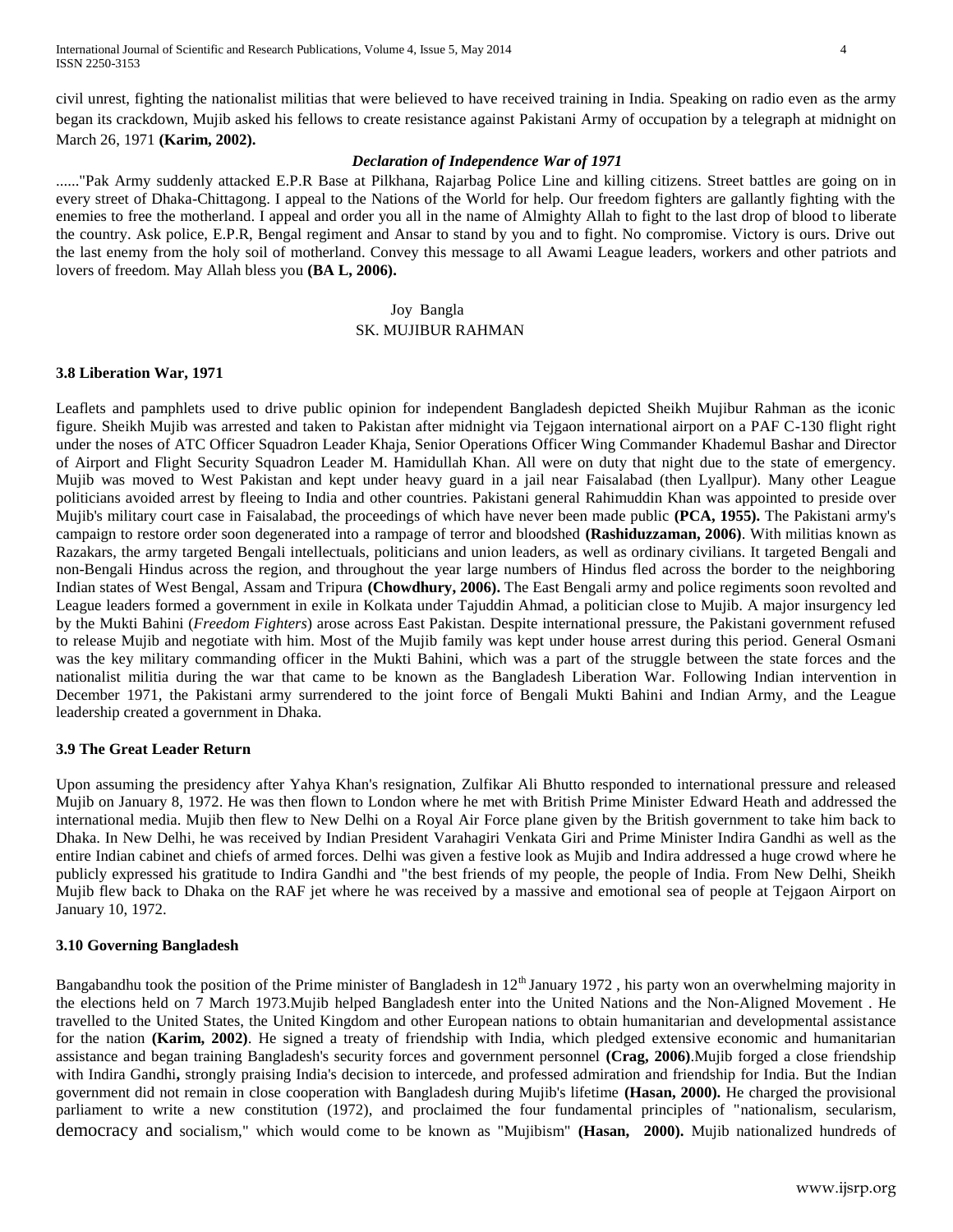industries and companies as well as abandoned land and capital and initiated land reform aimed at helping millions of poor farmers **(Time Magazine, 1971)**. Major efforts were launched to rehabilitate an estimated 10 million refugees. The economy began recovering and a [famine](http://en.wikipedia.org/wiki/Famine) was prevented **(Khalid, 2006)**. A constitution was proclaimed in 1973 and [elections](http://en.wikipedia.org/wiki/Elections_in_Bangladesh) were held, which resulted in Mujib and his party gaining power with an absolute majority **(Frank, 2002)**. He further outlined state programmes to expand primary [education,](http://en.wikipedia.org/wiki/Education_in_Bangladesh) sanitation, food, healthcare, water and electric supply across the country. A five-year plan released in 1973 focused state investments into agriculture, rural infrastructure and [cottage industries](http://en.wikipedia.org/wiki/Cottage_industry) **(Bloob, 2002).**

Although the state was committed to secularism, Mujib soon began moving closer to [political Islam](http://en.wikipedia.org/wiki/Political_aspects_of_Islam) through state policies as well as personal conduct **(USSD, 1971).** He revived the [Islamic Academy](http://en.wikipedia.org/wiki/Islamic_Foundation_Bangladesh) (which had been banned in 1972 for suspected collusion with Pakistani forces) and banned the production and sale of alcohol and banned the practice of gambling, which had been one of the major demands of Islamic groups **(USUD, 1971).** Mujib sought Bangladesh's membership in the [Organisation of the Islamic Conference](http://en.wikipedia.org/wiki/Organisation_of_Islamic_Cooperation) and the [Islamic Development Bank](http://en.wikipedia.org/wiki/Islamic_Development_Bank) and made a significant trip to [Lahore](http://en.wikipedia.org/wiki/Lahore) in 1974 to attend the OIC summit, which helped repair relations with Pakistan to an extent**(USSD, 1971).** In his public appearances and speeches, Mujib made increased usage of Islamic greetings, slogans and references to Islamic ideologies. In his final years, Mujib largely abandoned his trademark "Joy Bangla" salutation for "Khuda Hafez" preferred by religious Muslims. He also declared a common amnesty to the suspected war criminals in some conditions to get the support of far right groups as the communists were not happy with Mujib's regime. He declared, "I believe that the brokers, who assisted the Pakistanis during the liberation war has realized their faults. I hope they will involve themselves in the development of the country forgetting all their misdeeds. Those who were arrested and jailed in the Collaborator act should be freed before the 16 December 1974" **(USUD, 1971).** In his leadership the fourth amendment of the constitution was passed in  $25<sup>th</sup>$  January 1975. This amendment changed the system of government from parliamentary to presidential. By dissolving all political parties of the country he established one party "BAKSAL" government **(Frank, 2002).**

#### **3.11 Assassination**

On August 15, 1975, a group of junior army officers invaded the presidential residence with [tanks](http://en.wikipedia.org/wiki/Tank) and killed Mujib, his family and personal staff **(Hasan, 2000).** Only his daughters [Sheikh Hasina Wajed](http://en.wikipedia.org/wiki/Sheikh_Hasina_Wajed) and Sheikh Rehana, who were visiting [West Germany,](http://en.wikipedia.org/wiki/West_Germany) escaped. They were banned from returning to Bangladesh **(Raman, 2006).** The coup was planned by disgruntled Awami League colleagues and military officers, which included Mujib's colleague and former confidante [Khondaker Mostaq Ahmad,](http://en.wikipedia.org/wiki/Khondaker_Mostaq_Ahmad) who became his immediate successor. There was intense speculation in the media accusing the U.S. [Central Intelligence Agency](http://en.wikipedia.org/wiki/Central_Intelligence_Agency) of having instigated the plot **(Mohammad, 2006).** Lawrence Lifschultz has alleged that the CIA was involved in the coup and assassination, basing his assumption on the then US ambassador in Dhaka Eugene [Booster.](http://en.wikipedia.org/w/index.php?title=Eugene_Booster&action=edit&redlink=1) Mujib's death plunged the nation into many years of political turmoil. The coup leaders were soon overthrown and a series of counter-coups and political assassinations paralysed the country **(Jahan, 2006).** Order was largely restored after a coup in 1977 gave control to the army chief [Ziaur Rahman.](http://en.wikipedia.org/wiki/Ziaur_Rahman) Declaring himself President in 1978, Ziaur Rahman signed the [Indemnity Ordinance,](http://en.wikipedia.org/wiki/Indemnity_Act) giving immunity from prosecution to the men who plotted Mujib's assassination and overthrow.

## IV. CONCLUSION

Mujib is as a rabble-rousing, charismatic leader who galvanized the nationalist struggle but proved inept in governing the country**.**  Following his death, succeeding governments offered low-key commemorations of Mujib, and his public image was restored only with the election of an Awami League government led by his daughter Sheikh Hasina in 1996. August 15 is commemorated as "National Mourning Day," mainly by Awami League supporters**.** He remains the paramount icon of the Awami League, which continues to profess Mujib's ideals of socialism. Mujib is widely admired by scholars and in Bengali communities in India and across the world for denouncing the military rule and that what he maintained was 'ethnic discrimination in Pakistan', and for leading the Bengali struggle for rights and liberty**.** In a 2004 poll conducted on the worldwide listeners of [BBC's](http://en.wikipedia.org/wiki/BBC) Bengali radio service, Mujib was voted the "Greatest Bengali of All Time" beating out [Rabindranath Tagore](http://en.wikipedia.org/wiki/Rabindranath_Tagore) and others. Bangabandhu lives in the heart of his people**.** Bangladesh and Bangabandhu are one and inseparable. Bangladesh and Bangabandhu Sheikh Mujibur Rahman's vision and he fought and died for it. Intelligence, integrity, self-confidence, sociability and determination were remained in the character of Mujib. The names 'Bangali' and 'Bangladesh' will continue to live on. And that is why Ananda Shankar Ray had written:

"As long as the Padma, Meghna, Gouri, Jamuna flows on,

Your accomplishment will also live on, Sheikh Mujibur Rahman."

#### **REFERENCES**

- [1] S. M. Ali, (1973). After the Dark Night: Problems of Sheikh Mujibur Rahman, New Delhi,Thomson Press, Ltd.
- [2] S. N. Ahmad; B. Craig and M. Ali, (1985). *From martial law to martial law: politics in the Punjab, 1919–1958*. Boulder, Colorado[: Westview Press.](http://en.wikipedia.org/wiki/Westview_Press) pp. 33.
- [3] Y. Bhatnagar, (1971). Mujib- The architect of Bangladesh, New Delhi, R.K. Printers.
- [4] A. Bloob, (2002). [Transcript of Selective Genocide Telex,](http://www.gwu.edu/~nsarchiv/NSAEBB/NSAEBB79/BEBB1.pdf) Department of State, United States.
- [5] B. Craig, (2006)[. "Bangladesh: From a Nation to a State".](http://www.questia.com/PM.qst?a=o&d=27169589) [http://www.questia.com/PM.](http://www.questia.com/PM) Retrieved 2006-07-11.